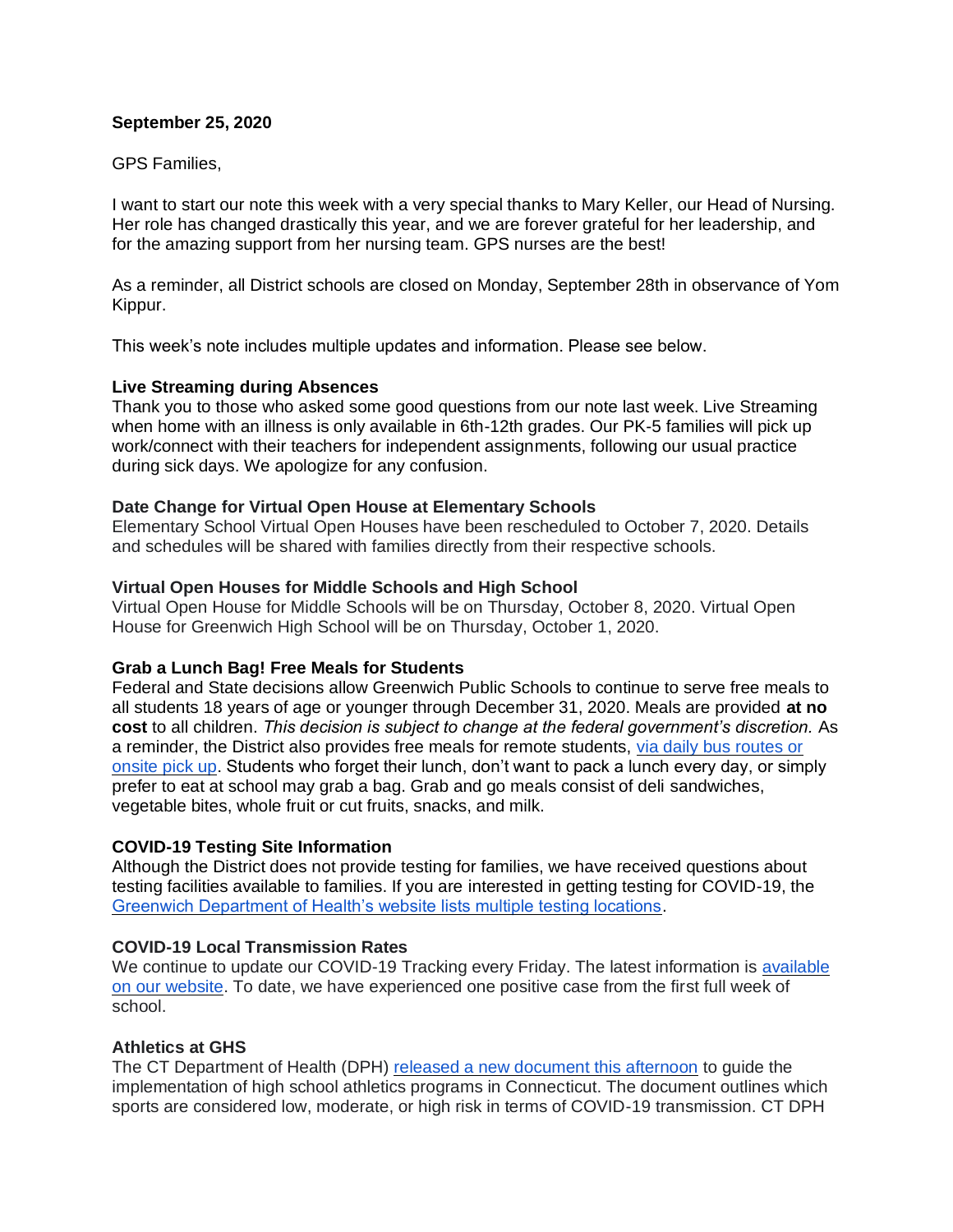did not support a full contact football season this Fall, so a 7 versus 7 passing game along with Lineman challenges is being planned across Fairfield County.

The High School Fall sports season begins on October 1, 2020. This year, for health and safety reasons spectators will be very limited, and GPS will be sharing those guidelines once the region has finalized those decisions.

### **LinkIt Grades 2-8**

Students in Grades 2-8 in both face-to-face learning and Remote School are completing reading and mathematics benchmarks in this instructional tool. This new tool will add to the teacher's understanding of your child as an individual, including their current understanding of respective grade level concepts so that future instruction can be personalized for your student. This is a new tool for our teachers and administrators, and we are excited to use it as a resource to tailor instruction for our students.

# **Annual Notification of Safety Protocol**

Should an emergency or disaster situation ever arise in our area while school is in session, we want you to be aware that the schools have made preparations to respond effectively to such situations. Should we have a major disaster during school hours, your child/children will be cared for at the school. Our School District has a detailed emergency operations plan that has been formulated to respond to all hazards in conjunction with Emergency Services. Full details of process and procedures are [available in this informational letter](https://resources.finalsite.net/images/v1600969127/greenwich/uasonxewqgqpjnbqticn/GPSSafetyandEmergencyProcedureLetters-2020-2021.pdf) for GPS Families.

# **Parent Information Session for Remote Learning: Navigating Google Classroom and Supporting Online Learning**

We invite you to participate in a live session to gain an overview of *Google Classroom* from the student perspective. Learn how students can use the platform to manage their workflow including accessing and completing assignments, utilizing the calendar, checking up on the "To-Do" list, and receiving teacher feedback through private comments. Our session will also include a Q&A session for participants. We understand that this session coincides with Virtual Open House at GHS. Please know that this session will be recorded and distributed for any parents who are unable to join.

**Date:** Thursday, October 1 **Time:** 6:00 - 7:00 PM **Details to join the session:** Zoom Link:<https://us02web.zoom.us/j/89787493813> Dial: +1-646-558-8656 Webinar ID: 897 8749 3813

# **U.S. Census Closes September 30, 2020**

If you haven't already completed the U.S. Census, the deadline to complete it is September 30, 2020. Here is some important information from the National Education Association about the Census, provided in both [English](https://educationvotes.nea.org/wp-content/uploads/2020/09/2020-Census-Flyer_English.pdf?_ga=2.143319605.1083393831.1600951416-738237223.1590495095) and [Spanish.](https://educationvotes.nea.org/wp-content/uploads/2020/09/2020-Census-Flyer_Spanish.pdf?_ga=2.140070451.1083393831.1600951416-738237223.1590495095)

I hope you have a healthy and safe weekend! Dr. Toni Jones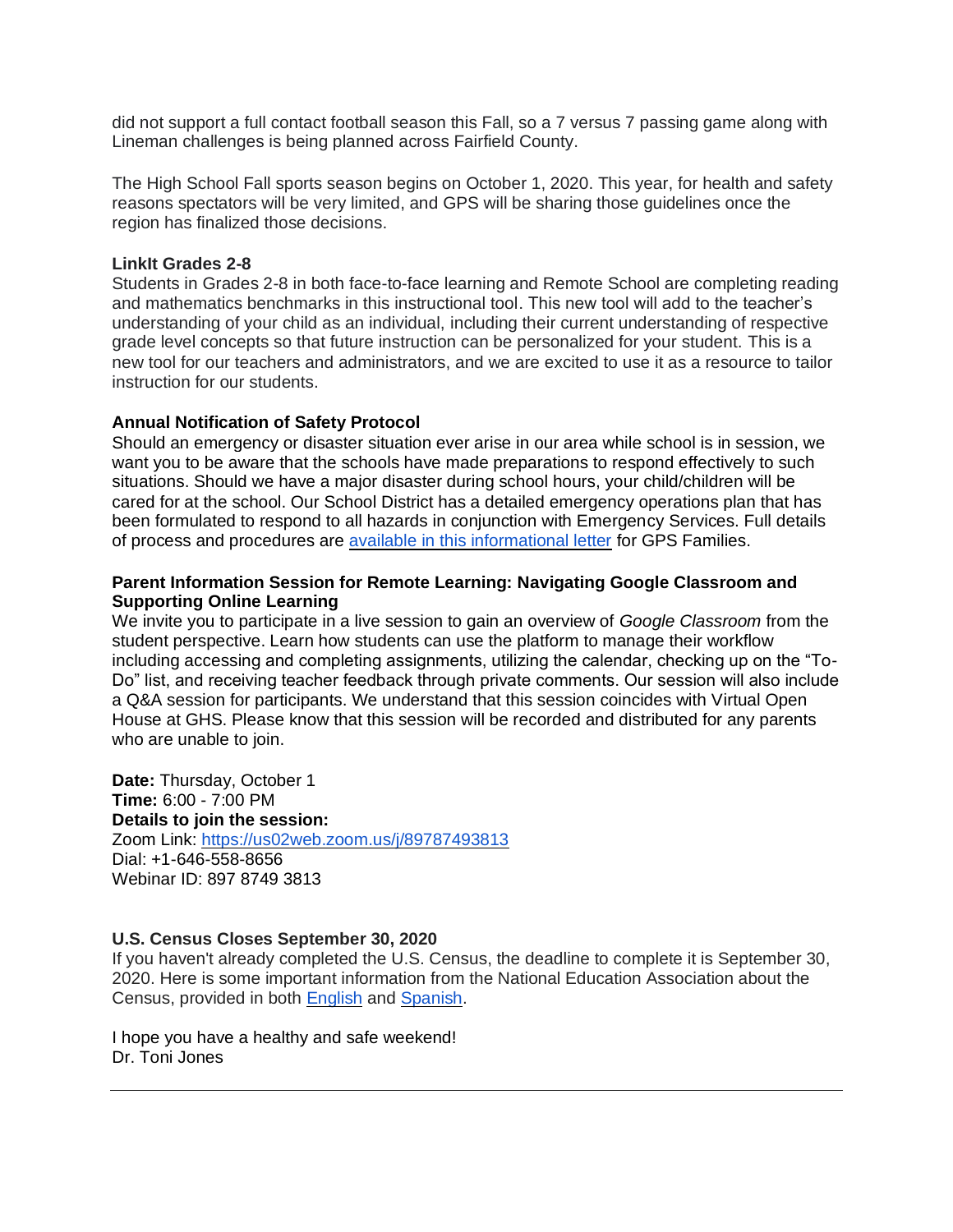### **25 de septiembre de 2020**

Familias de GPS,

Quiero comenzar nuestra nota esta semana con un agradecimiento muy especial a Mary Keller, nuestra Jefa de Enfermería. Su función ha cambiado drásticamente este año y siempre estaremos agradecidos por su liderazgo y por el increíble apoyo de su equipo de enfermería. ¡Las enfermeras con GPS son las mejores!

Como recordatorio, todas las escuelas del distrito están cerradas el lunes 28 de septiembre en observancia de Yom Kipur.

La nota de esta semana incluye múltiples actualizaciones e información. Por favor ver más abajo.

### **Transmisión en vivo durante las ausencias**

Gracias a quienes hicieron algunas buenas preguntas de nuestra nota la semana pasada. La transmisión en vivo en casa con una enfermedad solo está disponible en los grados 6º a 12º. Nuestras familias de PK-5 recogerán el trabajo / se conectarán con sus maestros para asignaciones independientes, siguiendo nuestra práctica habitual durante los días de enfermedad. Nos disculpamos por cualquier confusión.

### **Cambio de fecha para la jornada de puertas abiertas virtual en las escuelasescuelas**

primarias Las jornadas de puertas abiertas virtuales de lasprimarias se han reprogramado para el 7 de octubre de 2020. Los detalles y los horarios se compartirán con las familias directamente desde sus respectivas escuelas.

# **Las jornadas de puertas abiertas virtuales para escuelas intermedias y preparatorias**

serán el jueves 8 de octubre de 2020. Las jornadas de puertas abiertas virtuales para la escuela secundaria de Greenwich serán el jueves 1 de octubre de 2020. ¡

### **Agarre una bolsa de almuerzo! Comidas gratuitas para estudiantes**

Las decisiones federales y estatales permiten que las Escuelas Públicas de Greenwich continúen sirviendo comidas gratuitas a todos los estudiantes de 18 años o menos hasta el 31 de diciembre de 2020. Las comidas se proporcionan **sin costo** para todos los niños. *Esta decisión está sujeta a cambios a discreción del gobierno federal.* Como recordatorio, elDistrito también ofrece comidas gratis para estudiantes remotos, a [través de rutas de autobús diarias o](https://resources.finalsite.net/images/v1599249619/greenwich/mrcudqpbovkzljkhzana/BreakfastLunchService_RouteSchedule_Sept2020.pdf)  [recogidas en el sitio.](https://resources.finalsite.net/images/v1599249619/greenwich/mrcudqpbovkzljkhzana/BreakfastLunchService_RouteSchedule_Sept2020.pdf) Los estudiantes que olvidan su almuerzo, no quieren empacar un almuerzo todos los días o simplemente prefieren comer en la escuela pueden tomar una bolsa. Las comidas para llevar consisten en sándwiches de delicatessen, bocados de vegetales, frutas enteras o cortadas, bocadillos y leche.

# **Información del sitio de pruebas COVID-19**

Aunque el distrito no proporciona pruebas para las familias, hemos recibido preguntas sobre las instalaciones de pruebas disponibles para las familias. Si está interesado en hacerse la prueba de COVID-19, el [sitio web del Departamento de Salud de Greenwich enumera varias](https://www.greenwichct.gov/575/Health-Department)  [ubicaciones de prueba.](https://www.greenwichct.gov/575/Health-Department)

# **Tarifas de transmisión local de COVID-19**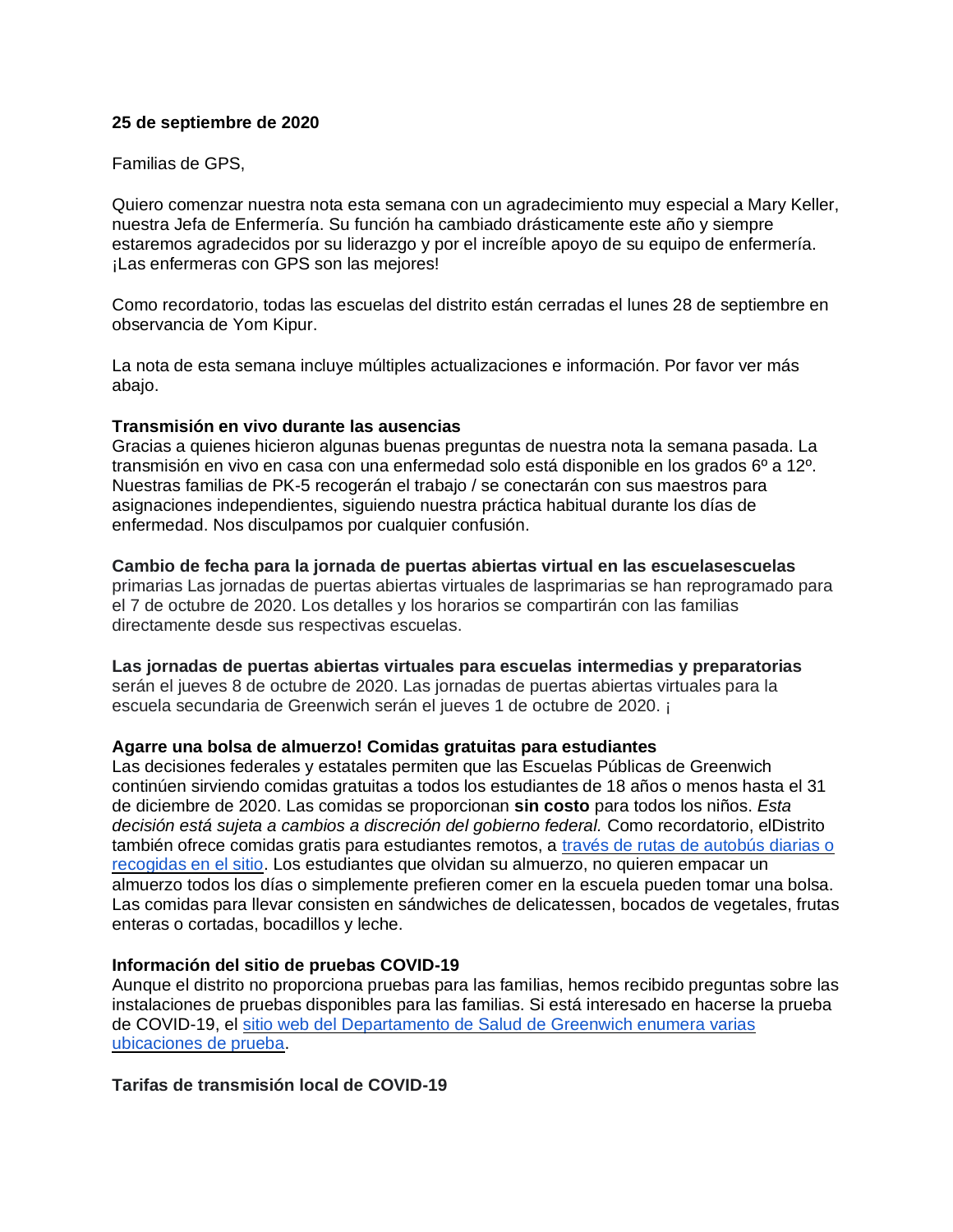Continuamos actualizando nuestro seguimiento de COVID-19 todos los viernes. La información más reciente está [disponible en nuestro sitio web.](https://www.greenwichschools.org/teaching-learning/student-support-services/health-services/covid-19) Hasta la fecha, hemos experimentado un caso positivo desde la primera semana completa de clases.

### **Atletismo en GHS**

El Departamento de Salud de CT (DPH) [publicó un nuevo documento esta tarde](https://portal.ct.gov/DPH/Communications/Guidance/General-Guidance-for-Youth-and--Amateur-Sport-Activities-during-COVID-19-Pandemic) para guiar la implementación de los programas de atletismo en las escuelas secundarias en Connecticut. El documento describe qué deportes se consideran de riesgo bajo, moderado o alto en términos de transmisión de COVID-19. CT DPH no apoyó una temporada de fútbol americano de contacto completo este otoño, por lo que se está planificando un juego de pases de 7 contra 7 junto con desafíos de Lineman en todo el condado de Fairfield.

La temporada de deportes de otoño de la escuela secundaria comienza el 1 de octubre de 2020. Este año, por razones de salud y seguridad, los espectadores serán muy limitados y el GPS compartirá esas pautas una vez que la región haya finalizado esas decisiones.

### **LinkIt Grados 2-8**

Los estudiantes de los grados 2-8 tanto en el aprendizaje presencial como en la escuela remota están completando los puntos de referencia de lectura y matemáticas en esta herramienta de instrucción. Esta nueva herramienta se sumará a la comprensión del maestro de su hijo como individuo, incluida su comprensión actual de los conceptos de nivel de grado respectivos para que la instrucción futura pueda personalizarse para su estudiante. Esta es una nueva herramienta para nuestros maestros y administradores, y estamos emocionados de usarla como un recurso para adaptar la instrucción a nuestros estudiantes.

### **de notificación anual de Protocoloseguridad**

Si alguna vez surge una situación de emergencia o desastre en nuestra área mientras la escuela está en sesión, queremos que sepa que las escuelas han hecho preparativos para responder de manera efectiva a tales situaciones. Si tuviéramos un desastre mayor durante el horario escolar, sus hijos serán atendidos en la escuela. Nuestro distrito escolar tiene un plan de operaciones de emergencia detallado que ha sido formulado para responder a todos los peligros junto con los servicios de emergencia. Los detalles completos del proceso y los procedimientos están [disponibles en esta carta informativa](https://resources.finalsite.net/images/v1600969127/greenwich/uasonxewqgqpjnbqticn/GPSSafetyandEmergencyProcedureLetters-2020-2021.pdf) para familias de GPS.

### **Sesión de información para padres para el aprendizaje remoto: navegar por Google Classroom y apoyar el aprendizaje en línea**

Lo invitamos a participar en una sesión en vivo para obtener una descripción general de *Google Classroom* desde la perspectiva del estudiante. Aprenda cómo los estudiantes pueden usar la plataforma para administrar su flujo de trabajo, incluido el acceso y la realización de tareas, el uso del calendario, la verificación de la lista de "Tareas pendientes" y la recepción de comentarios de los maestros a través de comentarios privados. Nuestra sesión también incluirá una sesión de preguntas y respuestas para los participantes. Entendemos que esta sesión coincide con la Casa Abierta Virtual en GHS. Tenga en cuenta que esta sesión se grabará y distribuirá para los padres que no puedan unirse.

**Fecha:** jueves 1 de octubre **Hora:** 6:00 - 7:00 p.m. **Detalles para unirse a la sesión:** Enlace de Zoom:<https://us02web.zoom.us/j/89787493813> Marque: + 1-646-558-8656